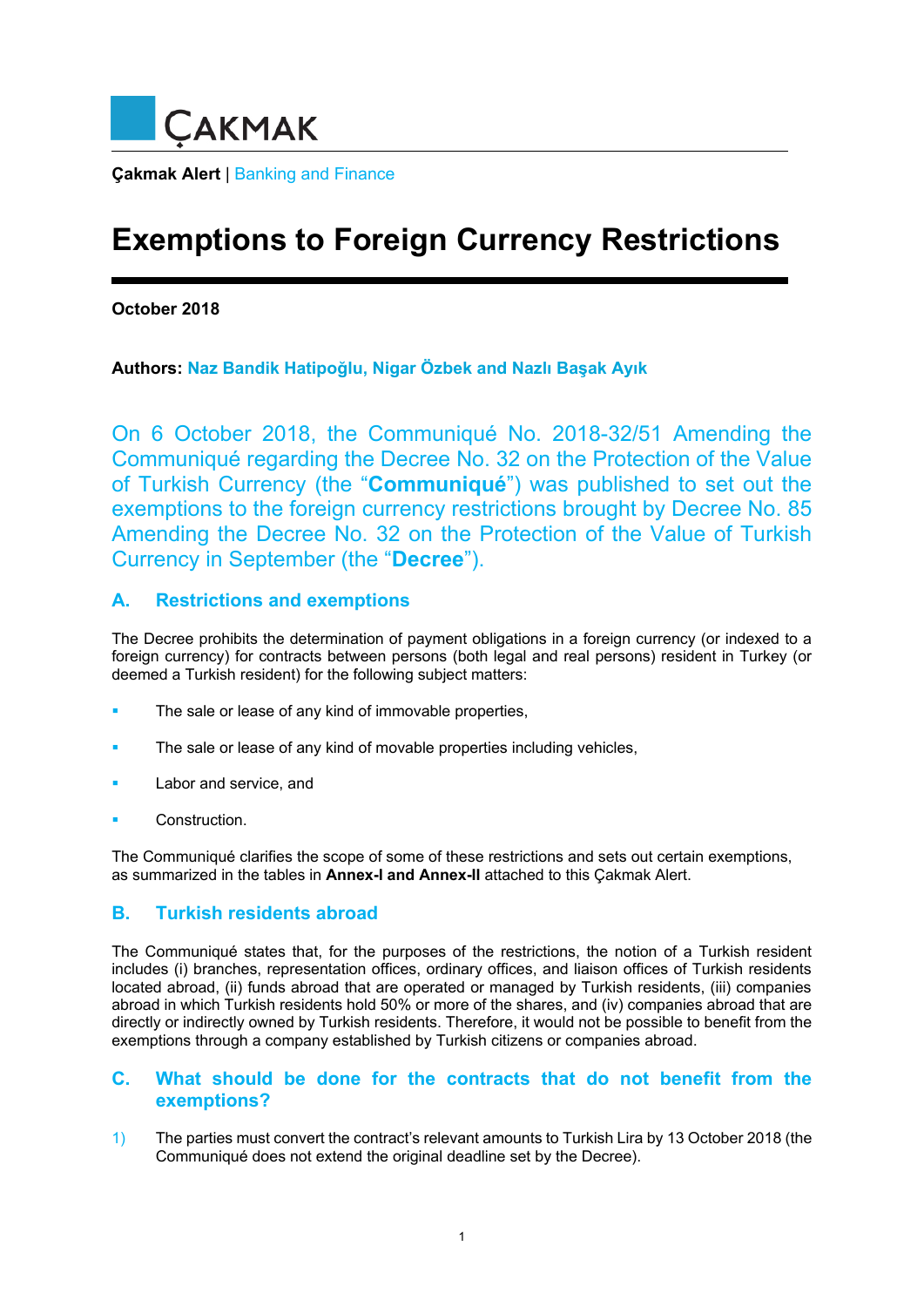- 2) If the parties cannot agree on the foreign currency exchange rate to be used for the conversion, then the relevant amounts shall be converted to Turkish Lira based on the indicative effective selling rate determined by the Central Bank of the Turkish Republic on 2 January 2018 and the amount obtained this way shall be increased based on the monthly fluctuation of the Consumer Price Index (CPI) until the date of conversion.
- 3) Concerning contracts for the lease of residences and workplaces with roofs, the lease amount shall be determined in Turkish Lira in accordance with the methods stated in items 1 and 2 above for a period of two years. However, if the parties cannot reach an agreement during this process, the lease amount can be increased based on the monthly fluctuation of the CPI for one year following the year when the conversion to Turkish Lira is made. For the following year, the lease amount can again be increased based on the monthly fluctuation of the CPI for one additional year.

## **D. What about mixed contracts?**

In practice, contracts are often of a "mixed" nature, meaning that they have more than one object. For example, the scope of a contract can contain both the sale of a movable property that is subject to restrictions, and the provision of services relating to the movable property that would, standing alone, benefit from the exemptions. If the contract includes separate payment obligations for each of its objects, the application of the Decree and the Communiqué could be as follows: the payment obligations that relate to a subject matter falling within a restriction that does not benefit from an exemption need to be converted to Turkish Lira by 13 October 2018, whereas the payment obligations that relate to a subject matter falling within a restriction that benefits from an exemption do not need to be converted to Turkish Lira. However, for mixed contracts where it is not possible to separate the payment obligation, it is not clear what needs to be done. To be prudent, the parties should consider converting the payment obligation into Turkish Lira to comply with the Decree.

#### **Çakmak Avukatlık Ortaklığı**

Piyade Sokak, No. 18 C Blok, Kat:3, 06550 Çankaya, Ankara - Turkey Zorlu Center, D Lobisi, T3 Katı, Daire 348, Levazım Mahallesi, Koru Sokak No:2 34340 Beşiktaş İstanbul - Turkey

**T** +90 312 442 4680 **T** +90 212 939 7560

This information is provided for your convenience and does not constitute legal advice. It is prepared for the general information of our clients and other interested persons. This should not be acted upon in any specific situation without appropriate legal advice and it may include links to websites other than the website.

Çakmak Avukatlık Ortaklığı has no responsibility for any websites other than its own and does not endorse the information, content, presentation or accuracy, or make any warranty, express or implied, regarding any other website.

This information is protected by copyright and may not be reproduced or translated without the prior written permission of Çakmak Avukatlık Ortaklığı.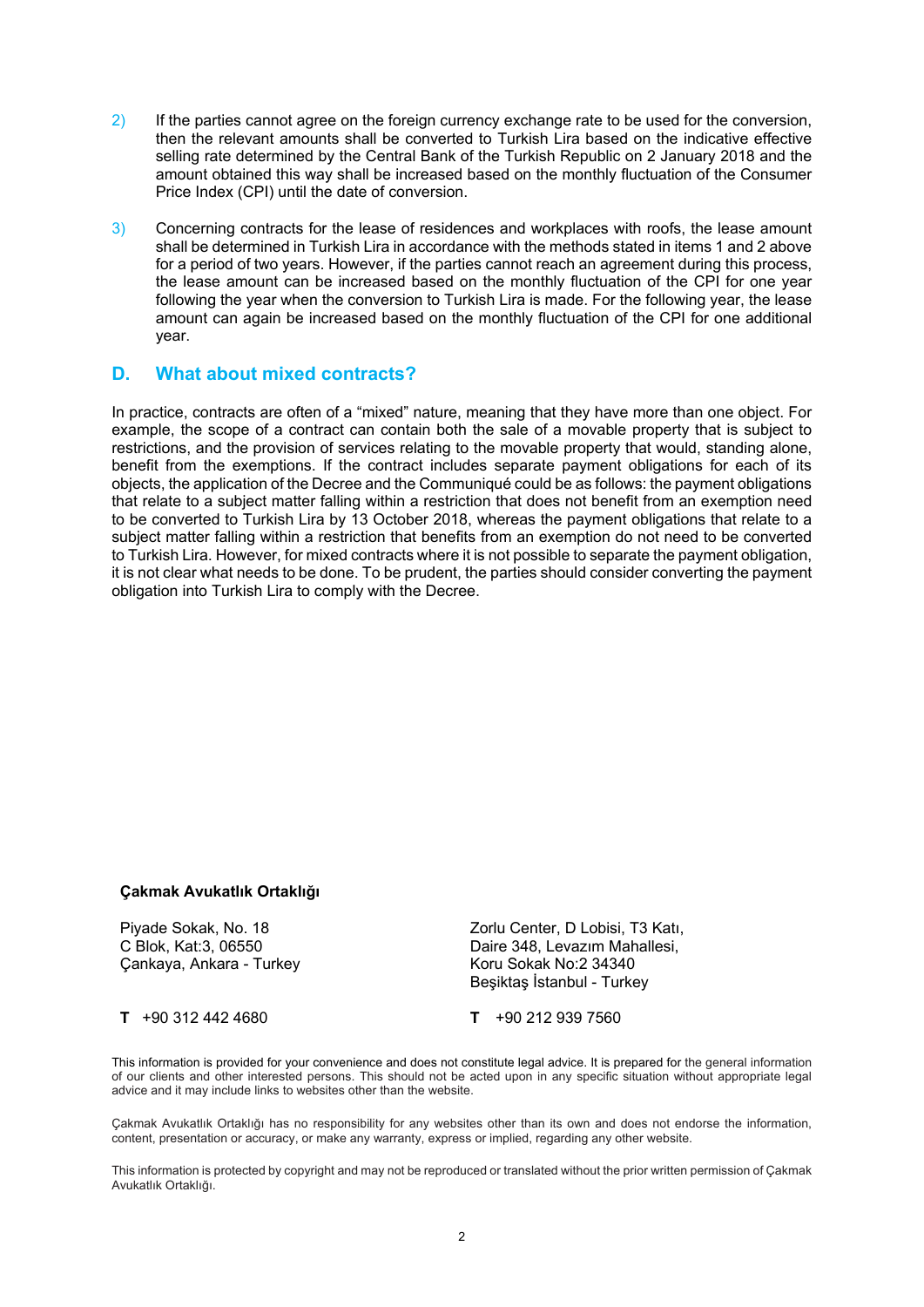#### **ANNEX – I**

### **Table of Restrictions and Exemptions Based on Contract Types**

| <b>Contract Type</b>                                           | <b>Restriction</b>                                                                                                                                                                                                                                                                  | <b>Exemption</b>                                                                                                                                                                                                                                                                                                                                                                                                                                                                                                                                                                                                                                               |
|----------------------------------------------------------------|-------------------------------------------------------------------------------------------------------------------------------------------------------------------------------------------------------------------------------------------------------------------------------------|----------------------------------------------------------------------------------------------------------------------------------------------------------------------------------------------------------------------------------------------------------------------------------------------------------------------------------------------------------------------------------------------------------------------------------------------------------------------------------------------------------------------------------------------------------------------------------------------------------------------------------------------------------------|
| Sale and lease contracts<br>concerning immovable<br>properties | The restriction applies to the sale or lease of<br>any kind of immovable properties. The<br>Communiqué confirms that this restriction<br>applies to the sale or lease of residences and<br>workplaces with roofs that are located in<br>Turkey (including in its free trade zones). | The Communiqué does not provide any exemptions to this restriction.                                                                                                                                                                                                                                                                                                                                                                                                                                                                                                                                                                                            |
| Sale or lease contracts<br>concerning movable<br>properties    | The restriction only applies to the sale or<br>lease of vehicles, including construction<br>vehicles. Other movable properties are not<br>subject to any restrictions.                                                                                                              | The Communiqué provides one category of exemption for lease contracts concerning vehicles (including<br>construction vehicles) concluded before 13 September 2018.<br>Please also see Annex - Il below.                                                                                                                                                                                                                                                                                                                                                                                                                                                        |
| <b>Financial lease contracts</b>                               | The restriction applies to the financial lease of<br>kind<br>of movable and immovable<br>any<br>properties.                                                                                                                                                                         | The Communiqué provides two categories of exemptions for financial lease contracts:<br>concluded within the scope of Articles 17 and 17/A of the Decree No. 32 on the Protection of the Value<br>of Turkish Currency <sup>1</sup> , and<br>related to the sea vessels as defined under the Law Amending Turkish International Ship Registry Law<br>and the Decree Law No. 491 <sup>2</sup>                                                                                                                                                                                                                                                                     |
|                                                                |                                                                                                                                                                                                                                                                                     | Please also see Annex - Il below.                                                                                                                                                                                                                                                                                                                                                                                                                                                                                                                                                                                                                              |
| <b>Service contracts</b>                                       | The restriction applies to any kind of service<br>contracts. The Communiqué confirms that this<br>restriction applies to consultancy, agency,<br>and transportation services contracts.                                                                                             | The Communiqué provides five categories of exemptions for service contracts:<br>under which the service/labor will be performed abroad,<br>concluded with persons that do not have Turkish nationality even if they are resident in Turkey,<br>relating to electronic communication starting or ending abroad,<br>relating to exportation, transit trade, sales and deliveries deemed as exportation, and services and<br>activities generating foreign currency income, and<br>relating to hardware and software, including license contracts (sale contracts concerning software<br>produced abroad are also exempted).<br>Please also see Annex - Il below. |

<sup>1</sup> These articles basically state that only the persons generating foreign exchange income may obtain foreign currency loans. Please [click](http://www.cakmak.av.tr/articles/Banking_Finance/113946178.pdf) here for our Client Alert on the subject for more detail.

<sup>2</sup> Published in the Official Gazette No. 23913 and dated 21 December 1999.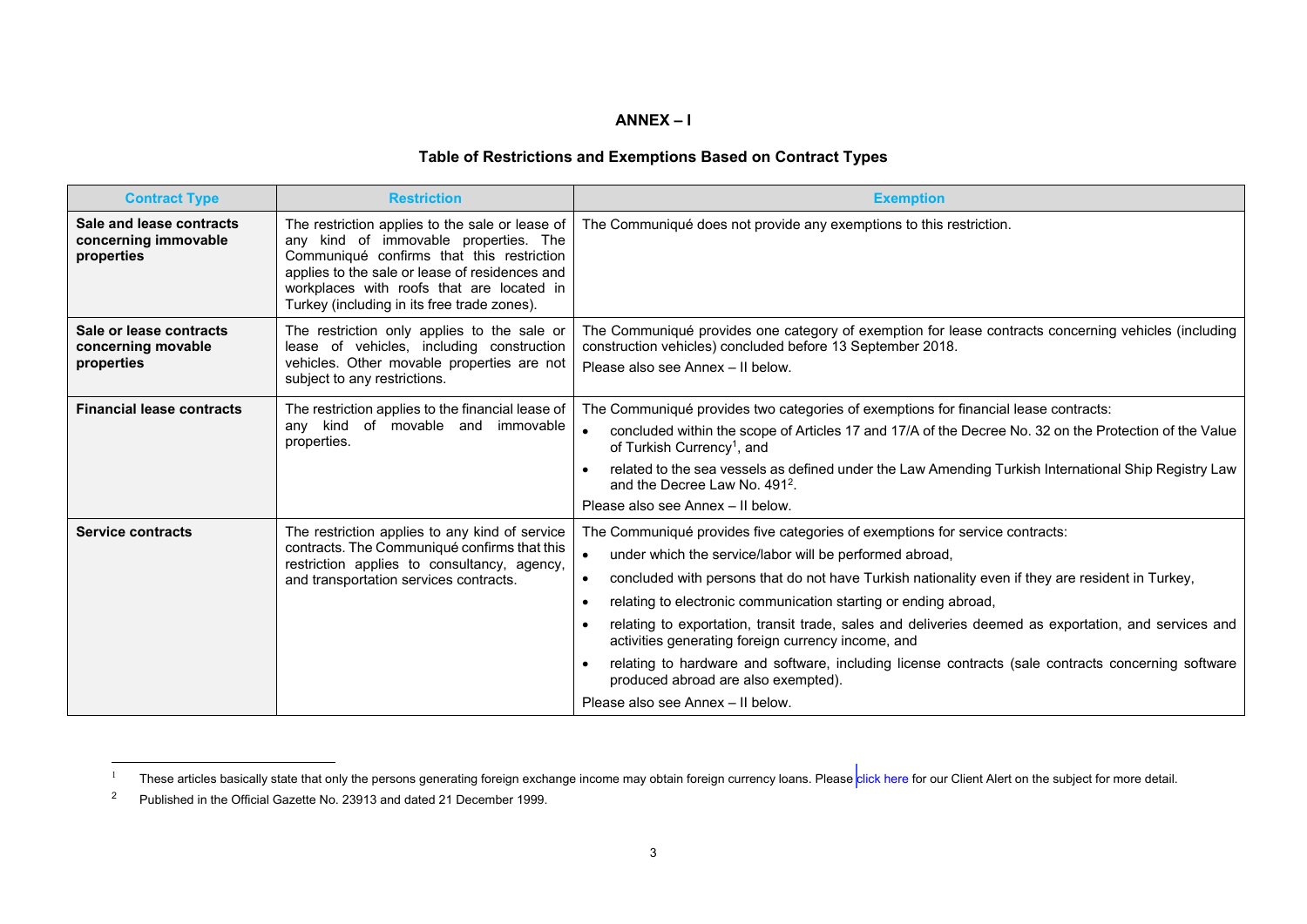| <b>Contract Type</b>              | <b>Restriction</b>                                                     | <b>Exemption</b>                                                                                                                                                                                                                                                                                                                                                      |
|-----------------------------------|------------------------------------------------------------------------|-----------------------------------------------------------------------------------------------------------------------------------------------------------------------------------------------------------------------------------------------------------------------------------------------------------------------------------------------------------------------|
| <b>Labor contracts</b>            | The restriction applies to any kind of labor<br>contracts.             | The Communiqué provides one category of exemption for labor contracts under which the labor will be<br>performed abroad.<br>Please also see Annex - Il below.                                                                                                                                                                                                         |
| <b>Construction contracts</b>     | restriction applies to any kind of<br>The<br>construction contracts.   | The Communiqué provides one category of exemption for construction contracts concerning the<br>construction, repair, or maintenance of sea vessels as defined under the Law Amending Turkish<br>International Ship Registry Law and the Decree Law No. 491.<br>Please also see Annex - Il below.                                                                      |
| <b>Capital market instruments</b> | The Decree does not provide any clear<br>restrictions on this subject. | The Communiqué confirms that the issuance of capital market instruments subject to the Capital Markets<br>Law <sup>3</sup> (including foreign capital market instruments, depositary receipts, and foreign investment fund shares)<br>and the obligations related to their issuance, sale, and purchase and relevant transactions are not subject<br>to restrictions. |

 $3$  Published in the Official Gazette No. 28513 and dated 30 December 2012.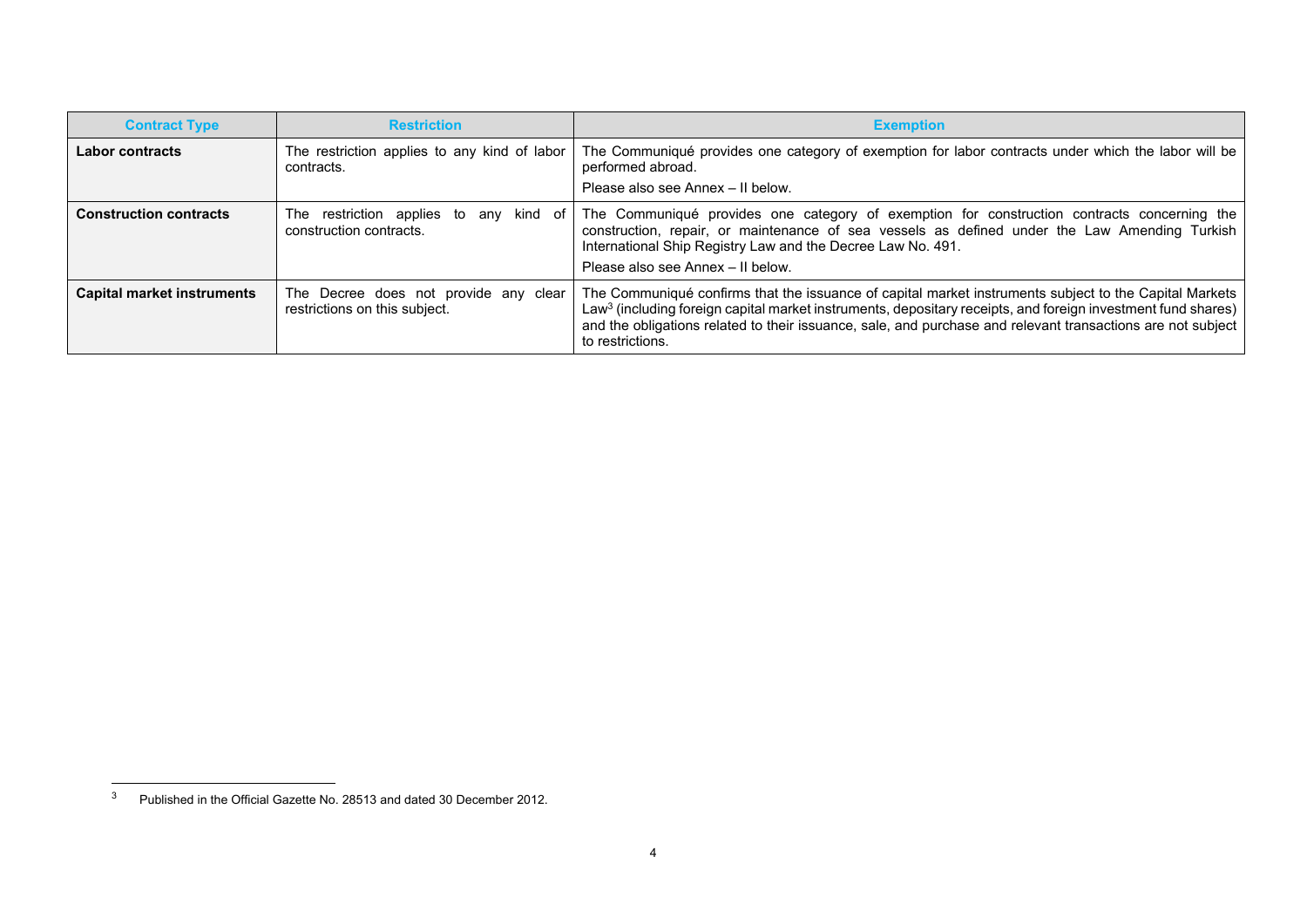#### **ANNEX – II**

# **Table of Restrictions and Exemptions Based on the Parties to the Contract**

| <b>Contract Party</b>                           | <b>Restriction</b>                                                                                                                                                                                                                                                                                                                                                                                                                                                                                                                            | <b>Exemption</b>                                                                                                                                                                                                                                                                                                                                                                                                                                                                                                                                                                                                                                                                                                                                                                                                                                          |
|-------------------------------------------------|-----------------------------------------------------------------------------------------------------------------------------------------------------------------------------------------------------------------------------------------------------------------------------------------------------------------------------------------------------------------------------------------------------------------------------------------------------------------------------------------------------------------------------------------------|-----------------------------------------------------------------------------------------------------------------------------------------------------------------------------------------------------------------------------------------------------------------------------------------------------------------------------------------------------------------------------------------------------------------------------------------------------------------------------------------------------------------------------------------------------------------------------------------------------------------------------------------------------------------------------------------------------------------------------------------------------------------------------------------------------------------------------------------------------------|
| <b>Public institutions and</b><br>organizations | The restriction applies to contracts entered<br>into by public institutions and organizations for<br>the:<br>Sale or lease of immovable properties<br>including by the Turkish Armed Forces<br>("TSK")<br>Support<br>Foundation's<br>companies), and<br>Sale or lease of immovable properties<br>and labor contracts for the subcontracts<br>concluded within the scope of foreign<br>currency indexed tenders, contracts and<br>performance of international agreements<br>to be executed with the public institutions<br>and organizations. | The Communiqué provides two categories of exemptions for contracts entered into by public institutions<br>and organizations:<br>contracts concluded by public institutions and organizations and the Turkish Armed Forces ("TSK")<br>Support Foundation's companies, including contracts signed with banks within the scope of the Law<br>on Public Financing and Debt Management <sup>4</sup> , and<br>subcontracts concluded within the scope of the performance of tenders, contracts and international<br>agreements to be executed with the public institutions and organizations, provided that the payment<br>obligations under these tenders, contracts and international agreements are determined in foreign<br>currency or as foreign currency indexed payments.<br>Please also see Annex-I above for a further exemption for labor contracts. |
| Companies engaged in air<br>transportation      | The restriction applies to contracts for the sale<br>or lease of immovable properties and labor<br>contracts.                                                                                                                                                                                                                                                                                                                                                                                                                                 | The Communiqué provides three categories of exemptions for contracts entered into by companies<br>engaged in air transportation:<br>commercial airway enterprises,<br>companies providing technical maintenance services with respect to aircrafts, and<br>establishments providing ground services in airports, enterprises established by the establishments<br>providing ground services in airports, and companies in which the establishments providing ground<br>services in airports hold 50% or more of the shares.<br>Please also see Annex-I above for a further exemption for labor contracts.                                                                                                                                                                                                                                                 |
| <b>Companies located in free</b><br>trade zones | The restriction applies to contracts for the:<br>Sale or lease of any kind of immovable<br>$\bullet$<br>properties,<br>Sale or lease of any kind of movable<br>properties including vehicles, and<br>Construction contracts.                                                                                                                                                                                                                                                                                                                  | The Communiqué provides two categories of exemptions for:<br>service contracts, and<br>$\bullet$<br>labor contracts.<br>Please also see Annex-I above for further exemptions for (i) the sale and lease of movable properties, and<br>(ii) construction contracts.                                                                                                                                                                                                                                                                                                                                                                                                                                                                                                                                                                                        |

<sup>4</sup> Published in the Official Gazette No. 24721 and dated 9 April 2002.